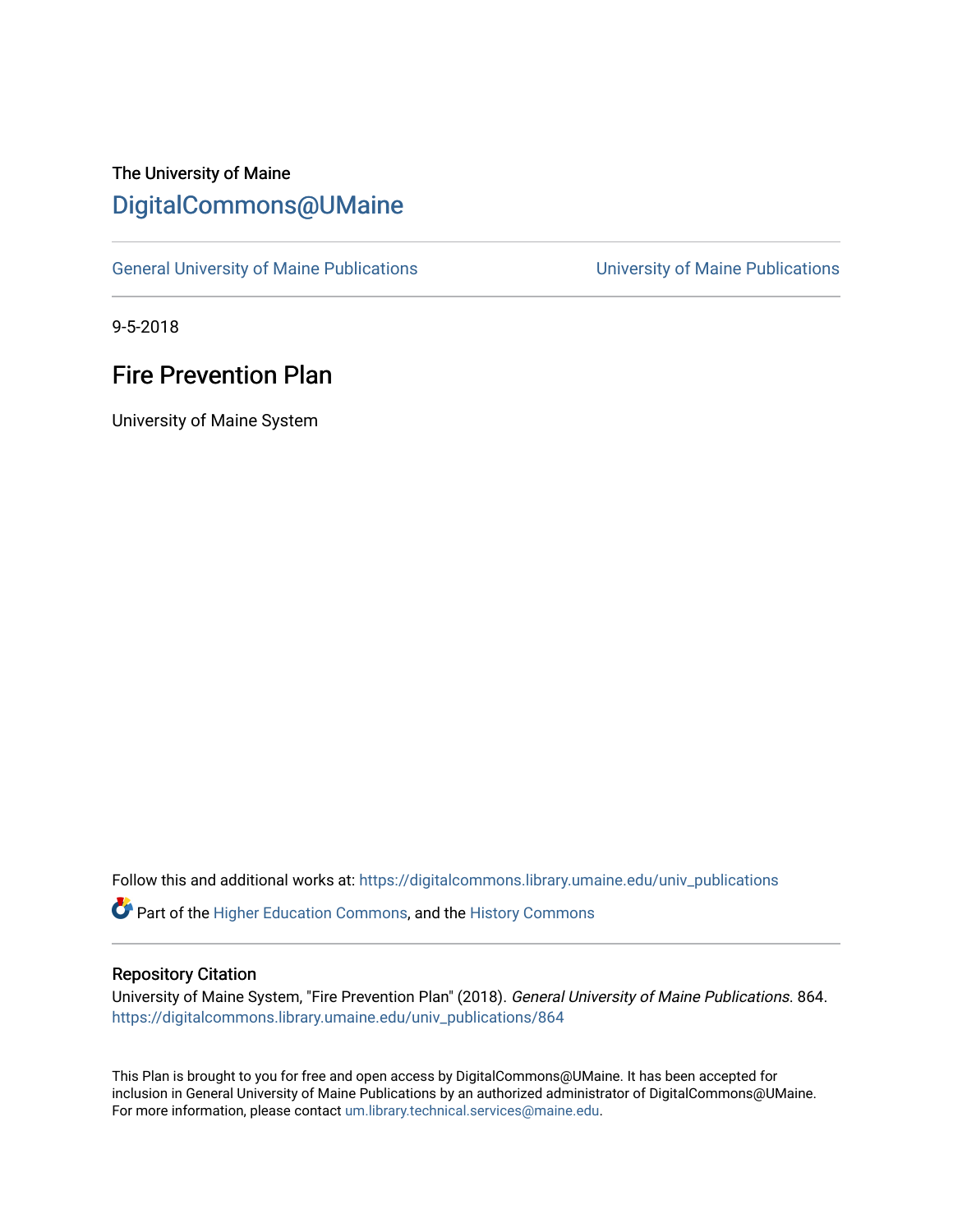### Fire Prevention Plan

#### List of Major Work Place Fire Hazards: 1.

**Flammable chemicals:** found in laboratories, shops, art studios, maintenance activities (painting, cleaning, auto repair…) engines, boilers and other heating appliances.

**Processes involving open flame:** Welding, brazing and similar operations, cooking, smoking, and some lab operations.

**Heat producing devices:** Drying (both in the laundries and laboratories), cooking, heat producing devices such as hot plates and space heaters

**Use and disposal of chemicals:** Experiments in labs, hazardous waste handling, oily rags in art studios, and shops.

**Electrical equipment:** Short circuits and malfunctioning equipment.

#### $2.$ Flammable Chemical Proper Handling and Storage Procedures:

Chemicals use and storage at the university are either covered under the specific Chemical Hygiene Plan in each or laboratory or under the Hazard Communications Policy. These plans and policy define safe storage and handling of chemicals. Basically we either follow the manufactures recommendation or industry standards and guidelines.

#### 3. Potential Ignition Sources and Their Control Procedures:

Open flames, electrical equipment, heat producing devices, and use and disposal of chemicals. The control procedures for these sources are detailed in the Chemical Hygiene Plan. Smoking is not permitted in the interior of any University vehicle or building, with the exception of residence halls.

#### 4. Types of Fire Protection Equipment and Systems to Control Fires:

Many systems are in place including the following; Fire suppression equipment (sprinklers and fire extinguishers); Proper storage areas (flammable storage rooms and cabinets); Fire alarms and detectors; Building systems such as doors, walls, ceilings, and floors.

#### Job Titles: 5.

 $5.1.$ Job titles responsible for maintenance of systems installed to prevent or control ignitions or fires: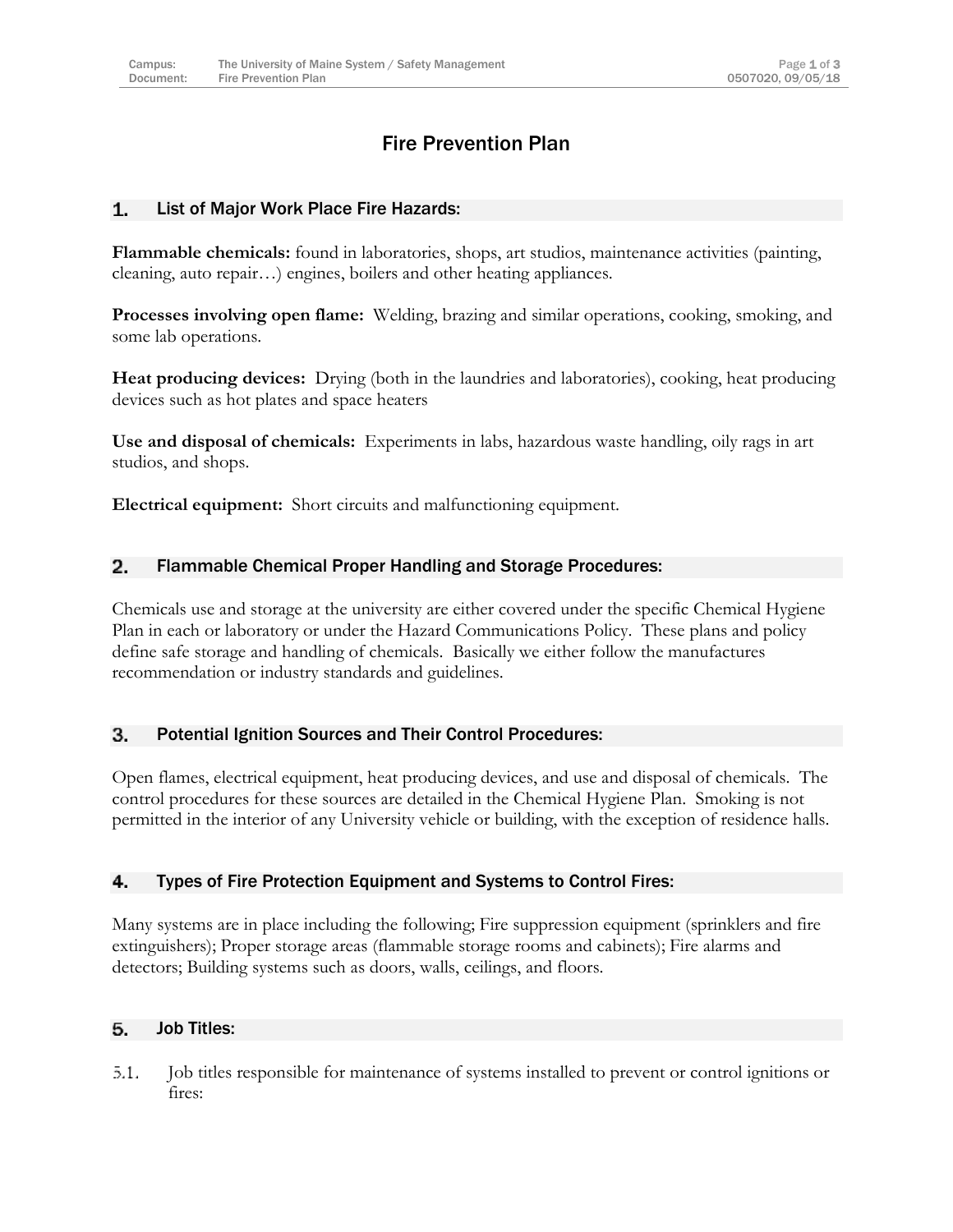- Various groups at Facilities Management (FM) including: Electrical Shop, Plumbing Shop, and Carpenter Shop. See Director of Facilities Management for details.
- 5.2. Job Titles responsible for control of fuel source hazards:
	- All employees who use or store fuel sources are responsible for control. Major sources such as heating plants and gasoline storage are the responsibility of FM shops such as the Steam Plant, HVAC shop, and the Garage.

#### 6. Housekeeping:

Housekeeping is the responsibility of the individual employee and Facilities Management. In general the individual is responsible for their workspace and the Facilities management is responsible for waste receptacles and the common spaces on campus. Hazardous waste is removed upon request of the waste generators by UMS Safety Management (SM).

#### 7. Training:

All employees are required to receive Basic Safety and Department Annual Safety Training upon beginning at the University and annually thereafter, included in this training are fire prevention and emergency action plan training.

#### 8. Maintenance:

The maintenance of heat producing equipment is the responsibility of the department and employees using the equipment. In the case of area specific equipment such as coffee pots, microwave ovens, and hot plate it is the responsibility of the department using the workspace. In the case of building systems it would be the responsibility of Facilities Management. In all cases employees would follow the manufacturer's instructions and practices or industry standards as appropriate.

#### Specific Guidelines: 9.

- When decorating for the holiday season please observe the following safety precautions:
- All trees and wreaths are to be artificial and flame-resistant. Unless specifically inspected and approved by the Fire Department. Documentation should be available to prove their flame resistance.
- Only use decorations that are noncombustible or have a label that states that they are "flameproof," "flame-resistant," or "flame-retardant." Keep the label to document acceptability.